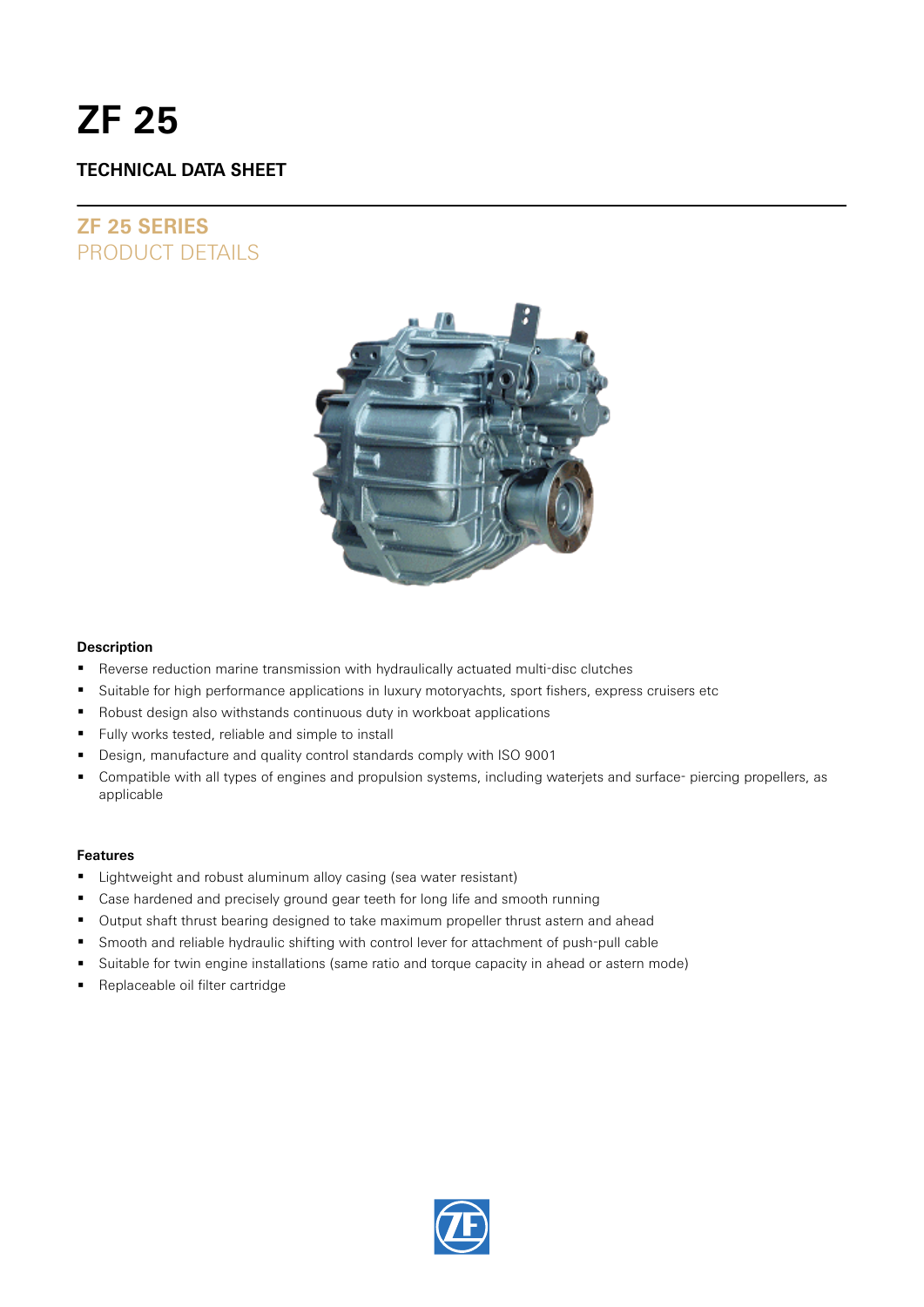# **RATINGS**

| Ratios                   | Power Factor  |        |          |     |          | Input Power Capacity |          |     | Max. | Max. | Max.       |
|--------------------------|---------------|--------|----------|-----|----------|----------------------|----------|-----|------|------|------------|
|                          | kW/RPM hp/RPM |        | kW       | hp  | kW       | hp                   | kW       | hp  | kW   | hp   | <b>RPM</b> |
| Pleasure Duty - Diesel   |               |        | 3000 RPM |     | 3600 RPM |                      | 3800 RPM |     |      |      |            |
| 1.969                    | 0.0325        | 0.0436 | 98       | 131 | 117      | 157                  | 124      | 166 | 179  | 240  | 5500       |
| 2.800                    | 0.0251        | 0.0337 | 75       | 101 | 90       | 121                  | 95       | 128 | 138  | 185  | 5500       |
| Pleasure Duty - Gasoline |               |        | 3000 RPM |     | 3600 RPM |                      | 3800 RPM |     |      |      |            |
| 1.969                    | 0.0325        | 0.0436 | 98       | 131 | 117      | 157                  | 124      | 166 | 179  | 240  | 5500       |
| 2.800                    | 0.0251        | 0.0337 | 75       | 101 | 90       | 121                  | 95       | 128 | 138  | 185  | 5500       |
| Light Duty - Diesel      |               |        | 2100 RPM |     | 2500 RPM |                      | 2800 RPM |     |      |      |            |
| 1.969                    | 0.0249        | 0.0334 | 52       | 70  | 62       | 84                   | 70       | 94  | 137  | 184  | 5500       |
| 2.800                    | 0.0239        | 0.0321 | 50       | 67  | 60       | 80                   | 67       | 90  | 131  | 177  | 5500       |
| Medium Duty - Diesel     |               |        | 2100 RPM |     | 2500 RPM |                      | 2800 RPM |     |      |      |            |
| 1.969                    | 0.0212        | 0.0284 | 45       | 60  | 53       | 71                   | 59       | 80  | 117  | 156  | 5500       |
| 2.800                    | 0.0203        | 0.0272 | 43       | 57  | 51       | 68                   | 57       | 76  | 112  | 150  | 5500       |
| Continuous Duty - Diesel |               |        | 1800 RPM |     | 2100 RPM |                      | 2400 RPM |     |      |      |            |
| 1.969                    | 0.0172        | 0.0231 | 31       | 42  | 36       | 49                   | 41       | 55  | 55   | 74   | 3200       |
| 2.800                    | 0.0166        | 0.0223 | 30       | 40  | 35       | 47                   | 40       | 54  | 53   | 71   | 3200       |

\* Special Order Ratio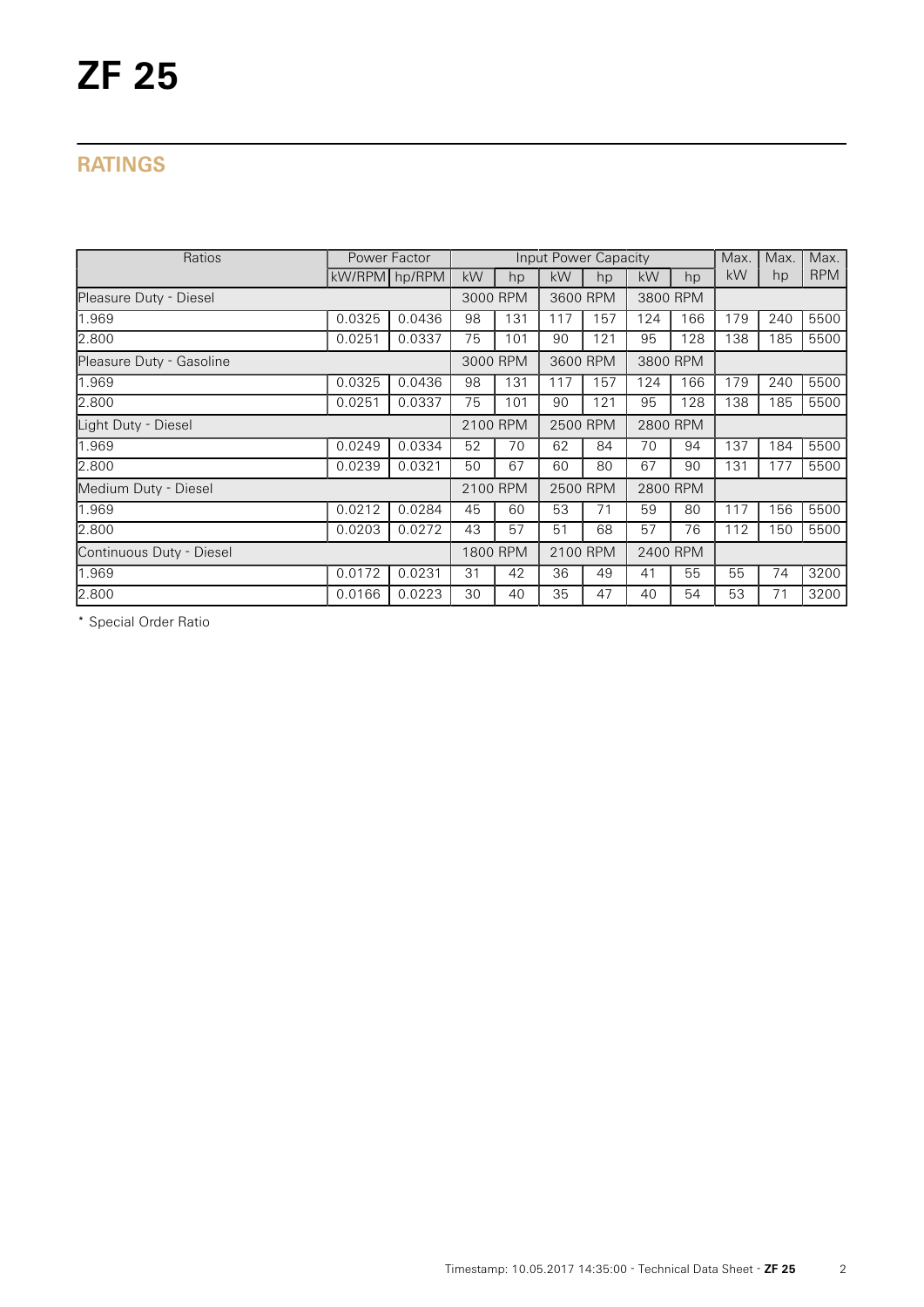# **DIMENSIONS**



| $\overline{A}$  | B <sub>1</sub>                                             | B <sub>2</sub> | H1          | H <sub>2</sub>    |       | 2                  |      |  |  |  |
|-----------------|------------------------------------------------------------|----------------|-------------|-------------------|-------|--------------------|------|--|--|--|
| Millimeter (mm) |                                                            |                |             |                   |       |                    |      |  |  |  |
| 99.0            | 212.0<br>147.0<br>296.0<br>270.0<br>147.0<br>101.0<br>82.5 |                |             |                   |       |                    |      |  |  |  |
| lnch (in)       |                                                            |                |             |                   |       |                    |      |  |  |  |
| 3.9             | 5.79                                                       | 5.79           | 3.98        | 8.35              | 11.65 | 10.63              | 3.25 |  |  |  |
|                 | Weight (kg)                                                |                | Weight (lb) | Amount of Oil (I) |       | Amount of Oil (qt) |      |  |  |  |
| 53<br>24        |                                                            |                | 2.0         |                   |       |                    |      |  |  |  |

# **BELL HOUSING DIMENSIONS**

|                  | A                                      |    | B  |      | C            |      | L <sub>3</sub> |      | <b>Bolt Holes</b> |                 |      |
|------------------|----------------------------------------|----|----|------|--------------|------|----------------|------|-------------------|-----------------|------|
| Name             |                                        |    |    |      |              |      |                |      | No.               | <b>Diameter</b> |      |
|                  | mm                                     | in | mm | in   | mm           | in   | mm             | in   |                   | mm              | in   |
| SAE <sub>3</sub> | 409.58 16.13 428.63 16.88 450.85 17.75 |    |    |      |              |      | 29.0           | 1.14 | $12 \overline{ }$ | 10.32           | 0.41 |
| SAE 4            | 861.95 14.25 381.0                     |    |    | 15.0 | 403.23 15.88 |      |                |      | 12                | 10.32           | 0.41 |
| SAE 5            | 814.33 12.38 333.38 13.13 355.6        |    |    |      |              | 14.0 |                |      | 8                 | 10.32           | 0.41 |
| B/W              |                                        |    |    |      |              |      | 17.5           | 0.69 |                   |                 |      |
| Yanmar JH        |                                        |    |    |      |              |      |                |      |                   |                 |      |



# **OUTPUT FLANGE DIMENSIONS**

|       |     |      |                         |    |                         |      |      | <b>Bolt Holes</b> |              |      |  |
|-------|-----|------|-------------------------|----|-------------------------|------|------|-------------------|--------------|------|--|
|       |     |      |                         |    |                         | No.  |      |                   | Diameter (E) |      |  |
| mm    | ın  | mm   | $\overline{\mathsf{I}}$ | mm | $\overline{\mathsf{I}}$ | mm   |      |                   | mm           |      |  |
| 101.6 | 4.0 | 82.5 | $3.25 \mid 63.5$        |    | 2.5                     | 10.0 | 0.39 |                   | 11.5         | 0.45 |  |